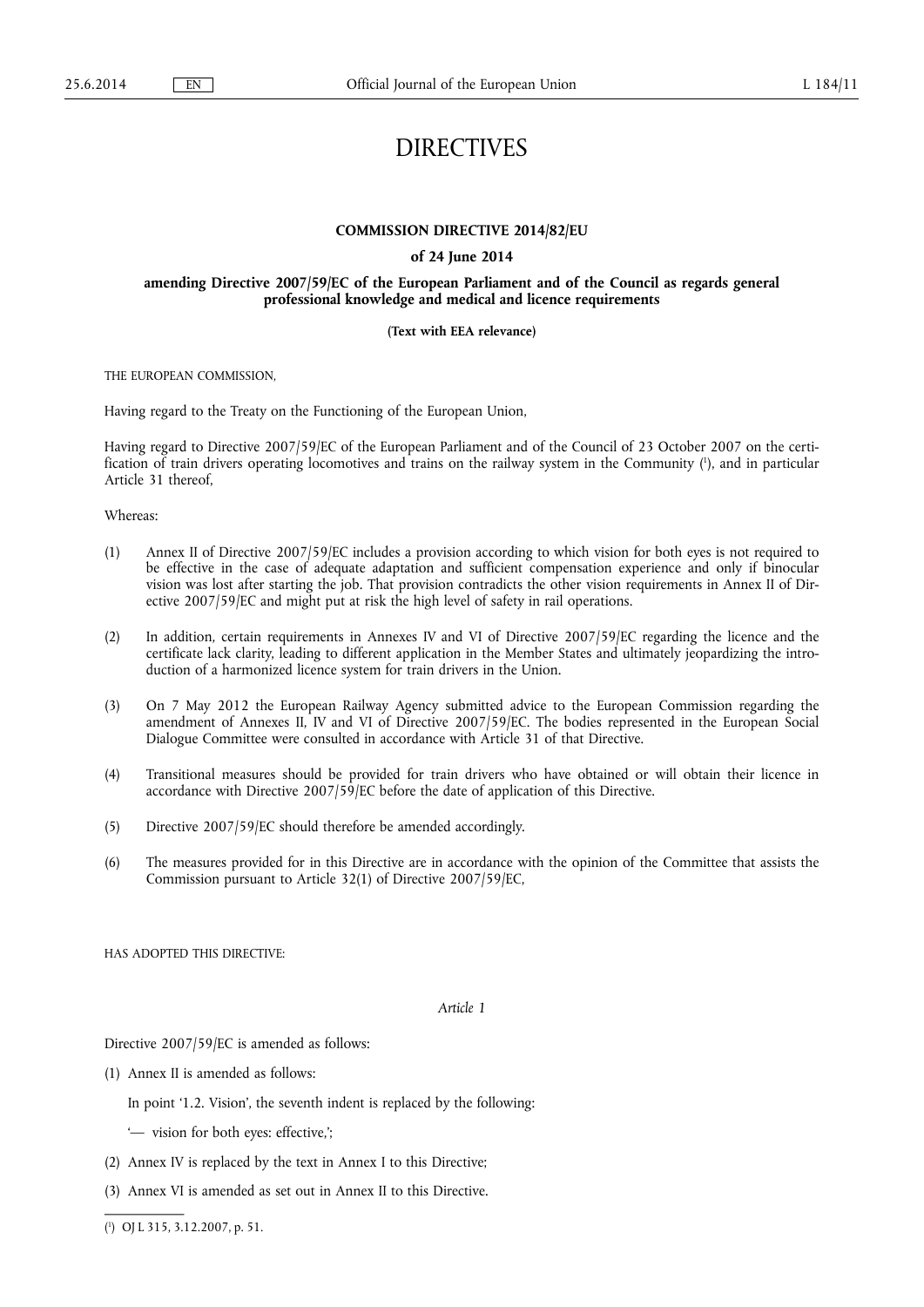#### *Article 2*

Train drivers who have obtained or will obtain their licence in accordance with Directive 2007/59/EC before the date of application referred to in Article 3(1) of this Directive shall be considered to comply with its requirements.

# *Article 3*

1. Member States shall bring into force the laws, regulations and administrative provisions necessary to comply with this Directive by 1 July 2015 at the latest. They shall forthwith communicate to the Commission the text of those provisions.

They shall apply those provisions from 1 January 2016.

When Member States adopt those provisions, they shall contain a reference to this Directive or be accompanied by such a reference on the occasion of their official publication. Member States shall determine how such reference is to be made.

2. Member States shall communicate to the Commission the text of the main provisions of national law which they adopt in the field covered by this Directive.

3. The obligations for transposition and implementation of this Directive shall not apply to the Republic of Cyprus and the Republic of Malta for as long as no railway system is established within their territories.

# *Article 4*

This Directive shall enter into force on the twentieth day following that of its publication in the *Official Journal of the European Union*.

*Article 5* 

This Directive is addressed to the Member States.

Done at Brussels, 24 June 2014.

*For the Commission The President*  José Manuel BARROSO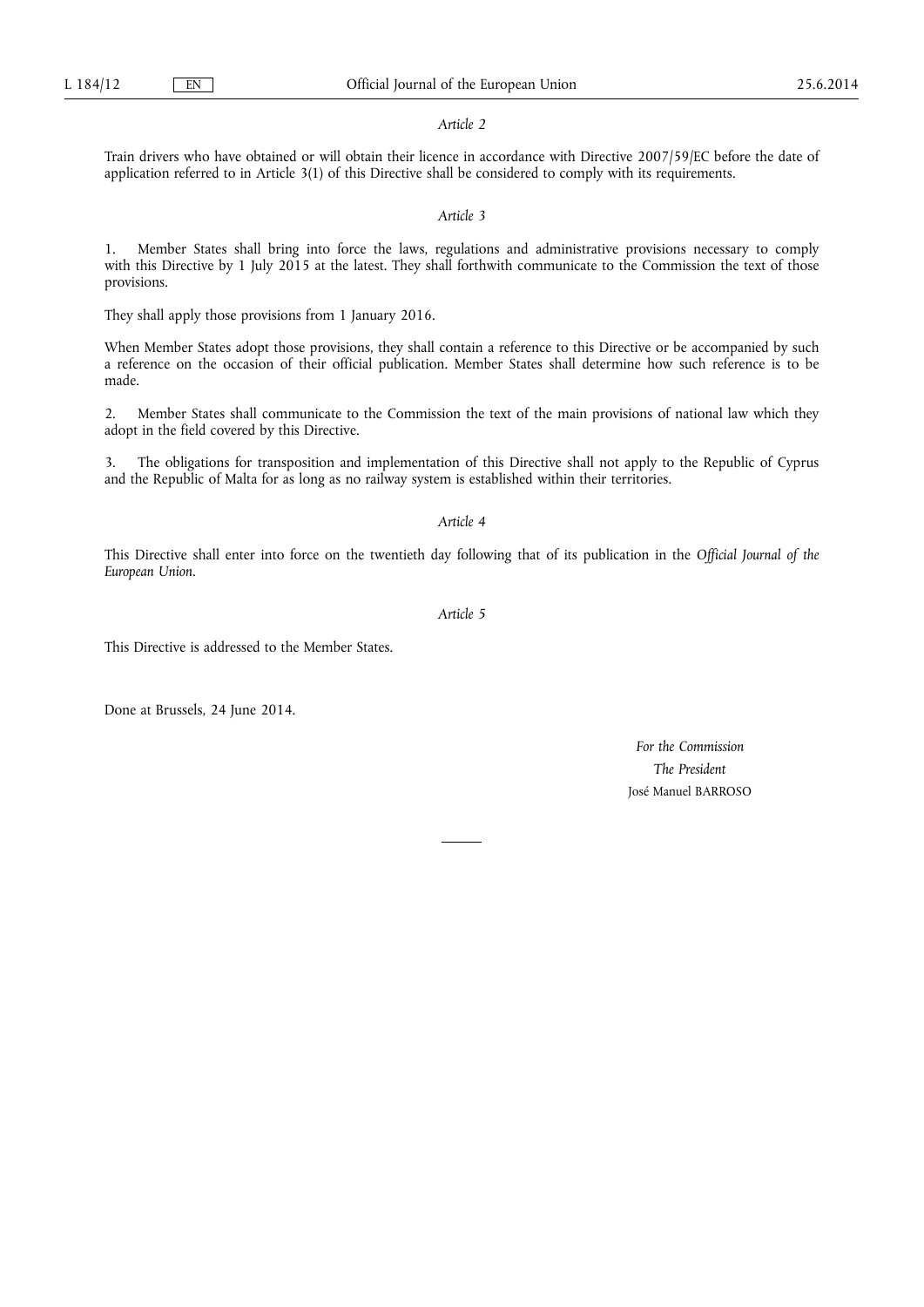#### *ANNEX I*

## *'ANNEX IV*

## **GENERAL PROFESSIONAL KNOWLEDGE AND REQUIREMENTS REGARDING THE LICENCE**

The objective of the "general training" is to provide "general" competence on all aspects that are relevant to the train driver's profession. The general training in this respect will focus on basic knowledge and principles that are applicable independently of the type and nature of rolling stock or infrastructure. It can be organised without practical exercises.

Competence with regard to specific types of rolling stock or with regard to safety and operating rules and techniques for a particular infrastructure is not part of "general" competence. Training to provide specific rolling stock or infrastructure competence relates to the train driver's certificate and is specified in Annexes V and VI.

The general training covers subjects (1) to (7) listed below. The order in which they are listed is not an order of priority.

The verbs used in the list indicate the nature of the competence expected to be achieved by the trainee. Their meaning is described in the following table:

| Nature of competence       | Description                                                                                                              |
|----------------------------|--------------------------------------------------------------------------------------------------------------------------|
| to know, to describe       | describes the acquisition of knowledge (data, facts) that is needed to understand rela-<br>tionships                     |
| to understand, to identify | describes the identification and memorisation of context, task performance and<br>problem solving in a defined framework |

- (1) A driver's work, the work environment, the driver's role and responsibility in the process of rail operation, the professional and personal demands of the driver's duties
	- (a) to know the general thrust of legislation and rules applicable to rail operation and safety (requirements and procedures regarding the certification of train drivers, dangerous goods, environmental protection, fire protection, etc.),
	- (b) to understand the specific requirements and professional and personal demands (working mainly on one's own, shift work over 24 hour cycle, individual protection and security, reading and updating documents, etc.),
	- (c) to understand behaviours which are compatible with safety-critical responsibilities (medication, alcohol, drugs and other psychoactive substances, illness, stress, fatigue, etc.),
	- (d) to identify the reference and operating documents (e.g. rule book, route book, driver's manual, etc.),
	- (e) to identify the responsibilities and functions of persons involved,
	- (f) to understand the importance of being precise in carrying out duties and in working methods,
	- (g) to understand occupational health and safety (e.g. code of behaviour on and near tracks, code of behaviour for getting on and off the traction unit safely, ergonomics, staff safety rules, personal protective equipment, etc.),
	- (h) to know behavioural skills and principles (stress management, extreme situations, etc.),
	- (i) to know the principles of environmental protection (sustainable driving, etc.).
- (2) Railway technologies, including safety principles behind operational regulations
	- (a) to know the principles, regulations and provisions regarding safety in rail operation,
	- (b) to identify the responsibilities and functions of persons involved.
- (3) Basic principles of railway infrastructure
	- (a) to know systematic and structural principles and parameters,
	- (b) to know the general characteristics of tracks, stations, marshalling yards,
	- (c) to know railway structures (bridges, tunnels, points, etc.),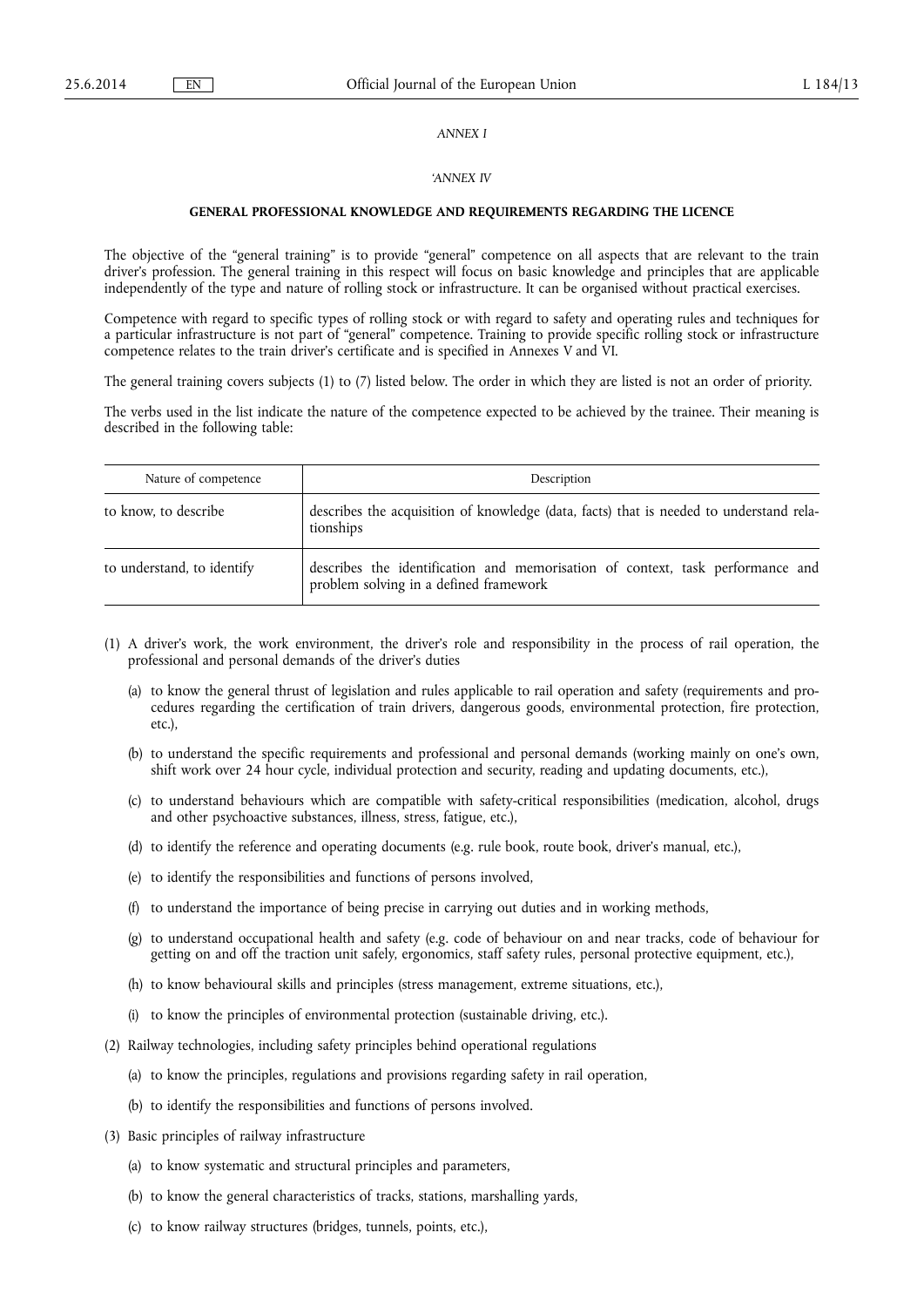- (d) to know operating modes (single track, double track operation, etc.),
- (e) to know signalling and train control systems,
- (f) to know safety installations (hot-axle box detectors, smoke detectors in tunnels, etc.),
- (g) to know traction power supply (catenary, third rail, etc.).
- (4) Basic principles of operational communication
	- (a) to know the significance of communication and the means and procedures for communicating,
	- (b) to identify persons the driver needs to contact and their role and responsibility (staff of the infrastructure manager, working duties of other train staff, etc.),
	- (c) to identify situations/causes that require communication to be initiated,
	- (d) to understand communication methods.
- (5) Trains, their composition and the technical requirements for traction units, wagons, coaches and other rolling stock
	- (a) to know the generic types of traction (electric, diesel, steam, etc.),
	- (b) to describe the layout of a vehicle (bogies, bodies, driving cab, protection systems, etc.),
	- (c) to know the content and systems of labelling,
	- (d) to know the documentation on train composition,
	- (e) to understand braking systems and performance calculation,
	- (f) to identify train speed,
	- (g) to identify maximum load and forces at the coupler,
	- (h) to know the operation and purpose of the train management system.
- (6) Hazards involved in railway operations in general
	- (a) to understand the principles governing traffic safety,
	- (b) to know the risks related to railway operation and the various means to be used to mitigate them,
	- (c) to know safety-relevant incidents and understand the required behaviour/reaction,
	- (d) to know the procedures applicable to accidents involving persons (e.g. evacuation).
- (7) Basic principles of physics
	- (a) to understand forces at the wheel,
	- (b) to identify factors influencing accelerating and braking performance (weather conditions, braking equipment, reduced adhesion, sanding, etc.),
	- (c) to understand principles of electricity (circuits, measuring voltage, etc.).'